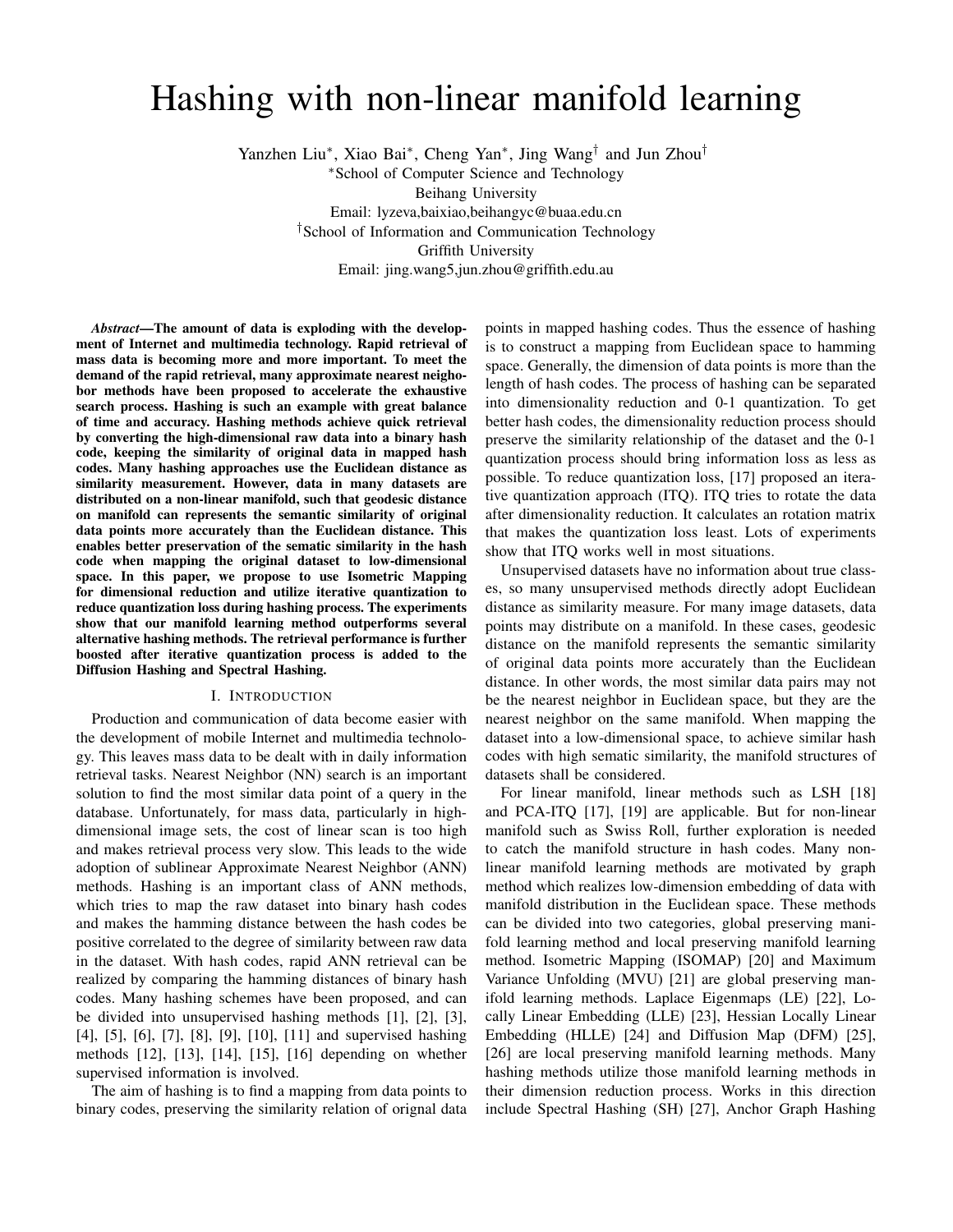(AGH) [2], Diffusion Hashing (DH) [28], Inductive Manifold Hashing (IMH) [29] and Locally Linear Hashing (LLH) [30].

Our paper aims at improving the ability of maintaining semantic similarity of data after hashing. We improve the accuracy of retrieval by utilizing manifold learning method for dimensionality reduction and using iterative quantization to reduce the quantization loss during binarization. In this paper, we concentrate our attention on the quantization process of manifold-based hashing schemes. For some of the existing manifold-based hashing schemes [27], [28], their quantization process is very simple only with a sign function, so we minimize the quantization loss with iterative quantization (ITQ) [17], [19] to raise the performance. And we do more experiments to find how ITQ affects these manifold-based hashing schemes.

The remaining content of this paper is arranged as follows. Section II reviews some related work of manifold-based hashing methods. Secion III describes the proposed hashing methods in details. First, we introduce a dimensionality reduction process (Section III-A) which is implemented via three methods, i.e., ISOMAP (Section III-A1), Laplace Eigenmaps (Section III-A2) and Diffusion Maps (Section III-A3). Then we describe the quantization process in Section III-B and out-of-sample extension in Section III-C. The experiments to evaluate our method are given in Section IV, followed by conclusions in Section V.

#### II. RELATED WORK

In high dimensional space, data normally lies on a manifold. Linear dimensionality reduction methods perform well on simple linear manifold, but is not capable of dealing with nonlinear manifold with complex structure. In order to preserve the semantic relevance of original data, manifold learning are introduced into hashing methods. Spectral Hashing(SH) [27] and Diffusion Hashing (DH) [28] are representative frameworks.

Laplace Eigenmaps (LE) [22] is an manifold learning method early-used in hashing. If we regard the dataset as a graph, whose nodes are datapoints and whose edges are the distance between datapoints. And the object formulation of LE is equivalent to balanced graph partition problem: minimizing  $cut(A, B)$  with the requirement  $|A| = |B|$ . A classical work is Spectral Hashing (SH) [27]. The object formulation of SH is the same as that of LE, and SH adds additional constraints of hash codes' efficiency. But SH assumes that the dataset has uniform distribution, and the accuracy of SH is affected. Anchor Graph Hashing (AGH) [2] is another LE based hashing scheme. AGH no longer needs the uniform distribution assumption and uses anchor points to reduce the time complexity of the algorithm.

Diffusion Hashing (DH) [28] is based on Diffusion Maps (DFM) [25], [26]. DM has the same objective formulation of LE, but the kernel matrix is no longer Gaussian Kernel but the anisotropic diffusion kernel, better dealing with nonlinear behavior of dataset in higer dimension. And DH gives an linear transformation to original data before the dimension reduction process, thus DH can easily get binary code without considering out-of-sample extension problem.

# III. HASHING METHODS WITH NON-LINEAR MANIFOLD LEARNING

Given a set of data points  $X = [\mathbf{x}_1, \mathbf{x}_2, ..., \mathbf{x}_n]$  $(\mathbf{x}_k \in \mathbb{R}^d, X \in \mathbb{R}^{n \times d})$ , we want to get a mapping from X to a binary hash code set  $B \in \{-1, 1\}^{n \times c}$  that the hamming distance in *B* best approximates the data similarity in *X*.

We explore the geodesic distance on manifold rather than the Euclidean distance as the quantitative measurement of data similarity. Therefore, in the mapping process, we choose to preserve geodesic distance between data points in *X* and then use a non-linear dimensionality reduction method. After dimensionality reduction with the manifold learning method, we get the low-dimensional embedding  $Y \in \mathbb{R}^{n \times c}$ , and we quantize *Y* into a binary hash code *B*.

Here is a list of mathematical symbols appearing in the following sections:

- *b*: number of bits of the final hash code.
- *ξ*: eigenvectors of the kernel matrix.
- *λ*: eigenvalue of the kernel matrix
- $y_k$ : embedding vector of original data vector  $x_k$ .
- *Y*: embedded data matrix,  $Y = (\mathbf{y}_1, \mathbf{y}_2, ..., \mathbf{y}_b)$ <sup> $\top$ </sup>.
- *B*: binary code matrix.

## *A. Dimensionality Reduction*

*1) Isometric Mapping Hashing with ISOMAP:* Isomap is a non-linear dimensionality reduction method which aims at preserving the geodesic distance of the manifold structure. Real geodesic distance is difficult to compute, so Isomap takes the shortest path distance to approximate the geodesic distance in large dataset.

We can construct a neighborhood graph *G* with the dataset *X*, whose edges connect only neighboring nodes with the Euclidean distance of neighboring nodes as the weights. To properly define the neighborhood, we set a threshold  $\epsilon$ . Only node pairs whose Euclidean distances are below the threshold are considered as neighboring nodes. Alternatively, we can choose a number *k*. Only node pairs being k-nearest-neighbor to each other are regarded as neighboring. With this neighborhood graph *G*, we compute the shortest path distance between all node pairs in *G* to approximate the geodesic distance of those node pairs. We denote the approximate geodesic distance matrix as *D*.

For ISOMAP, we should apply Multidimensional Scaling (MDS) [31] first to the landmark points. We can construct matrix

$$
K_s = -\frac{1}{2} H D H,\tag{1}
$$

where  $H = E - \frac{1}{t}ee^T$  (*e* is a column vector). We can get the eigenvectors  $\xi_k$  ( $1 \le k \le b$ ) of the top *b* eigenvalues  $\lambda_k$  (1  $\leq k \leq b$ ) of *K*. Then the low-dimensional embedding can be calculated as

$$
Y = \Lambda^{\frac{1}{2}} V. \tag{2}
$$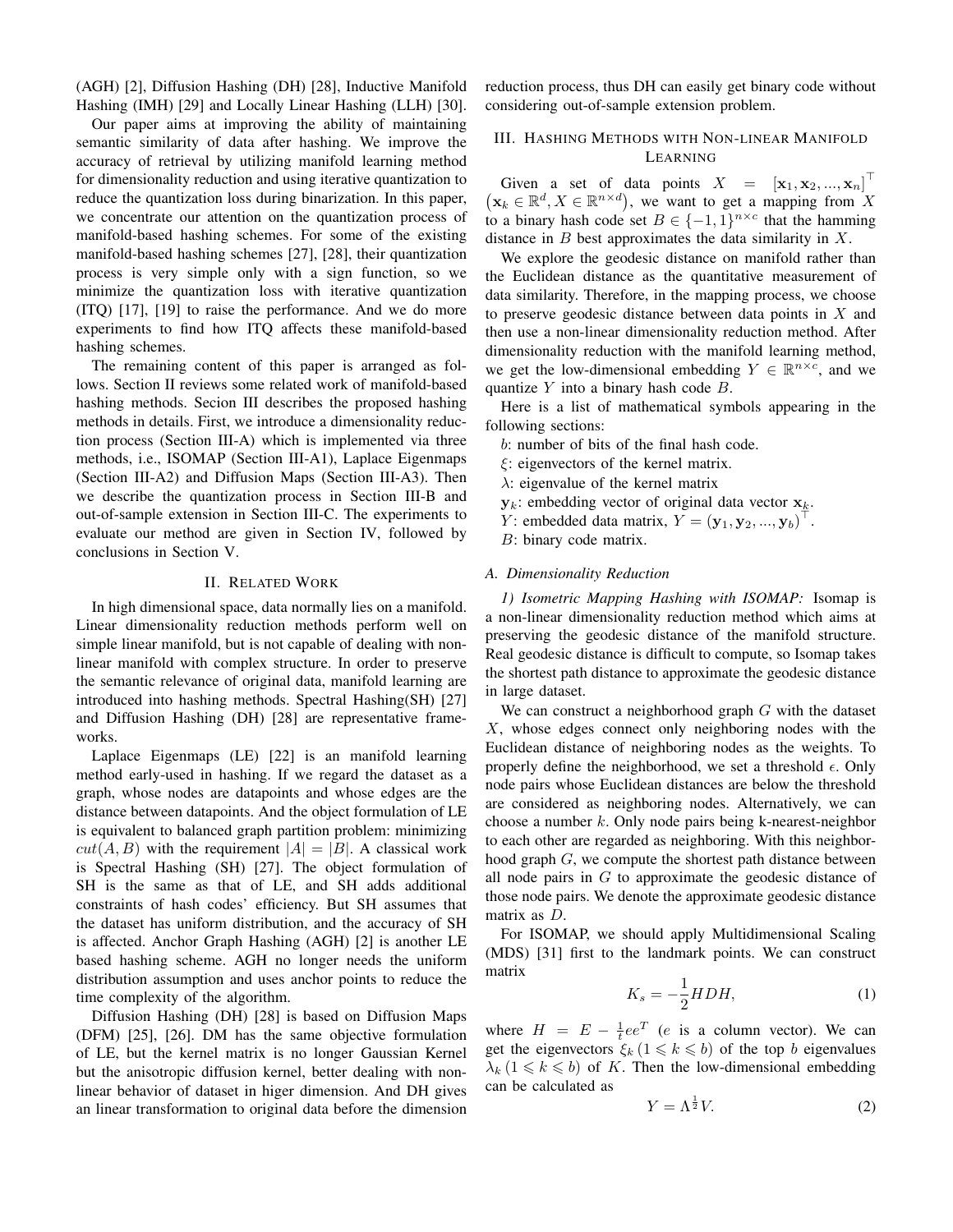*2) Spectral Hashing with Laplace Eigenmap:* The basic idea of Laplace Eigenmaps (LE) is making the points close to each other in the dataset still close to each other in lowdimension space. LE reconstructs the local structure of the Manifold by constructing the similar diagram. The objective function of Laplace Eigenmaps is as follows

$$
\min \sum_{i,j} W_{ij} \|\mathbf{x}_i - \mathbf{x}_j\|^2,\tag{3}
$$

where  $W_{ij} = exp(-||\mathbf{x}_i - \mathbf{x}_j||^2/\epsilon^2)$  is a Gaussian kernel. After linear algebraic transformation, the optimization problem above can be expressed in the form of a matrix vector:

$$
\min tr(X^{\top} L X), \ s.t. X^{\top} D X = I. \tag{4}
$$

*L* is a Laplacian matrix  $L = D - W$ , *W* is a Gaussian kernel matrix and *D* is a diagonal matrix  $D_{ii} = \sum_j W_{ij}$ .

Calculate the eigenvectors  $\xi$  and eigenvalues  $\lambda$  of *L*:

$$
L\xi = \lambda D\xi. \tag{5}
$$

We use the eigenvectors corresponding to smallest *b* nonzero eigenvalues as the output of dimensionality reduction. That is

$$
Y = [\xi_1, \xi_2, ..., \xi_b].
$$
 (6)

*3) Diffusion Hashing with Diffusion Maps:* Diffusion Map aims at representing manifold efficiently. It utilizes an anisotropic diffusion kernel to better represent manifold structure in high dimensional space.

With the training data  $X = {\mathbf{x}_i}_{i=1}^n \in \mathbb{R}^{n \times d}$ , we compute the mean of **x**

$$
\bar{\mathbf{x}} = 1/n\Sigma_i \mathbf{x}_i. \tag{7}
$$

Then compute Gaussian kernel W between each data

$$
W_{ij} = \exp(-\|\mathbf{x}_i - \mathbf{x}_j\|^2 / 2\sigma^2). \tag{8}
$$

We utilize an anisotropic diffusion kernel to normalize *W* with the diagonal matrix *Q* whose elements are the sum of each column

$$
K = Q^{-1} W Q^{-1}, Q_{ii} = \sum_{j} W_{ij}.
$$
 (9)

The diagonal matrix  $Q_{ii}$  has a characteristic by which the element becomes smaller when the data distribution is sparse, whereas it becomes larger when the distribution is dense. By normalizing the data with the reciprocal of these elements in  $Q_{ii}$ , we expect to cope with a variety of data distributions. It is also possible to obtain the transition probability matrix *P* from matrix *K*, if we normalize it such that the sum of each column becomes

$$
P = D^{-1}K, D_{ii} = \sum_{j} K_{ij}.
$$
 (10)

With transition probability matrix *P*, we get the objective formulation

$$
\arg\min \sum_{i,j} (\mathbf{y}_i - \mathbf{y}_j)^2 P_{ij},\tag{11}
$$

And it can be transformed into a generalized eigenvalue problem

$$
X^{\top} P X \xi = \lambda X^{\top} X \xi, \tag{12}
$$

from which we get eigenvectors  $\xi_i$  computed.

Because  $X^{\top}X$  is not always non-singular, we first do singular value decomposition on *X*:  $X = U\Sigma V^{\dagger}$ . Denote *r* as the rank of matrix *X*, then  $\Sigma$  is an  $r \times r$  diagonal matrix, and *U* and *V* are orthogonal  $n \times r$  and  $d \times r$  matrices. Let

$$
\tilde{X} = \Sigma V = U\Sigma,\tag{13}
$$

then the generalized eigenvalue problem in Equation (12) is equivalent to

$$
\tilde{X}^{\top} P \tilde{X} \tilde{\xi} = \lambda \tilde{X}^{\top} \tilde{X} \tilde{\xi},\tag{14}
$$

with

$$
\xi = V\tilde{\xi}.\tag{15}
$$

After the generalized eigen decomposition process of Equation (14), we choose eigenvectors  $\xi_k$ (1  $\leq$  *k*  $\leq$  *b*) of the top *b* eigenvalues and transfer  $\xi_k$  to  $\xi_k$  by Equation (15). And we get a projection matrix by the training process

$$
P_r = [\xi_1, \xi_2, ..., \xi_b]. \tag{16}
$$

Then the low-dimensional embedding can be calculated as

$$
Y = P_r^\top (X - \bar{X}) \tag{17}
$$

where  $\bar{X}$  is defined on  $n \bar{x}$  in a column-wise style  $\left[ \bar{\mathbf{x}}, \bar{\mathbf{x}}, ..., \bar{\mathbf{x}} \right]^\top$ .

## *B. Quantize Low-dimension Embedding with ITQ*

After getting the low-dimension embedding *Y* , we are able to quantize it into binary code. In order to get the binary code, we need to quantize each dimension in the low-dimension embedding into 0 and 1 according to the formula

$$
B = sign(Y). \t(18)
$$

Direct quantization may cause great loss as explained in [17], [19]. Therefore, we try to calculate an optimized rotation matrix to minimize the quantization loss *Q*.

$$
Q = ||B - YR||_F^2.
$$
 (19)

To solve this optimization problem, an iterative method was proposed to solve *B* and *R* one after the other [17], [19]. When solving *B*, we fix *R* and calculate *B* with sign function  $B = sign(YR)$ . When solving *R*, we fix *B* and the problem becomes the classic Orthogonal Procrustes Problem. It can be solved by computing the Singular Value Decomposition (SVD) of  $B^{\top}V$  as  $S\Omega S$ , and we get  $R = \hat{S}S^{\top}$ . Finally, we get a local minimum of the quantization loss *Q* and its corresponding optimal rotation matrix *R*. Then binary hash code of training set can be represented as  $B = sign(YR)$ .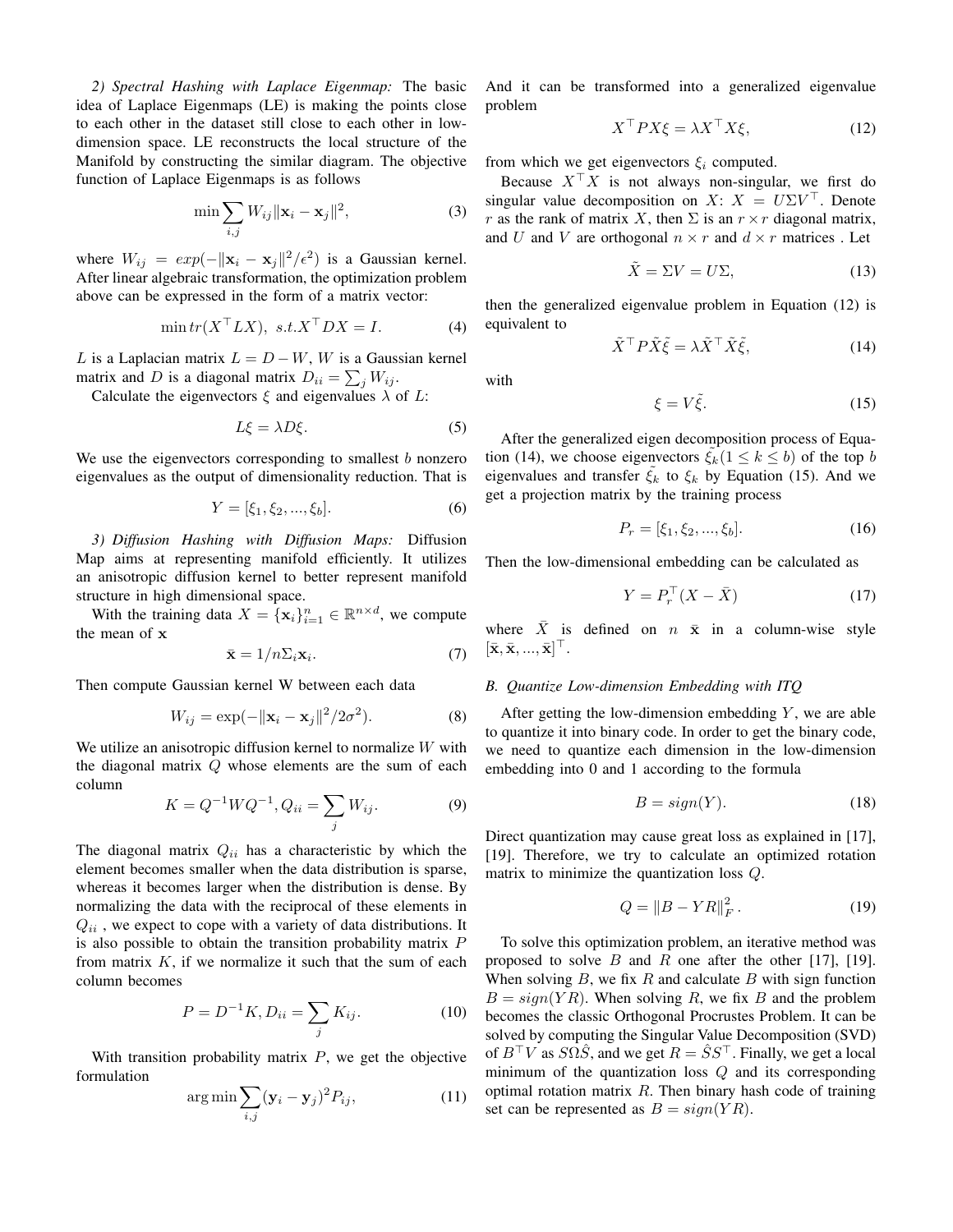## *C. Out-of-sample Extension*

By applying the described method above on the training set, we can get the binary codes of the whole training set. If we get another single testing data, how can we get its binary code? For Diffusion Hashing (DH), there is an projection matrix training process and an out-of-sample can easily be dealt with by Equation (17). For methods like SH and IsoMH, we directly get the hash code from the training process and there is no specific equation for an out-of-sample. We can add the outof-sample to the training set and run the training algorithm again for the new hash code. We also can directly do  $l_2$  scan because it is quicker than the out-of-sample training process. To solve this problem, we adopt an out-of-sample extension methods to calculate the approximate ISOMAP embedding.

*1) Out-of-sample Extension of IsoMH:* There is a solution of out-of-sample extension of ISOMAP solved by [32]. We utilize this solution in our IsoMH.

Given a query **q**, we first need to calculate its approximate geodesic distance, in other words, its shotrtest path distance to all other training set points. There is no need to run Dijkstra one more time. If the neighborhood of **q** is  $\mathbf{x}_{l_1}, \mathbf{x}_{l_2}, ..., \mathbf{x}_{l_k}$  ( $1 \leq l_i \leq n$ ), then the shortest path distance of **q** to all other point in *X* can be calculated by the shortest path distance of its neighbors. If we denote the shortest path distance from  $x_i$  to  $x_j$  by  $D(x_i, x_j)$ , it is intuitive that

$$
D(\mathbf{x}, \mathbf{q}) = \min_{i} \{ ||\mathbf{q} - \mathbf{x}_{l_i}|| + D(\mathbf{x}_{l_i}, \mathbf{x}) \}.
$$
 (20)

With the newly calculated  $D(x, q)$ , we can calculate the embedding **y** of an out-of-sample **x** according to the expression

$$
\mathbf{y}_{k}(\mathbf{q}) = \frac{1}{2} \frac{1}{\sqrt{\lambda_{k}}} \sum_{i=1}^{n} v_{ki} \left( E_{\mathbf{x}'} \left[ D^{2} \left( \mathbf{x}^{'} , \mathbf{x}_{i} \right) \right] - D^{2} \left( \mathbf{x}_{i}, \mathbf{q} \right) \right), \tag{21}
$$

given in [32]. And it can be represented in matrix as

$$
\mathbf{y} = \frac{1}{2} \Lambda^{\frac{1}{2}} V \eta, \tag{22}
$$

where  $\eta = E_{\mathbf{x}'}\left[D^2\left(\mathbf{x}',\cdot\right)\right] - D^2\left(\mathbf{q},\cdot\right)$  is a column vector.

*2) Out-of-sample Extension of SH:* The out-of-sample extension has been given in Spectral Hashing [27]. And the author assumes that the data is in multidimensional uniform distribution. Then we get the eigenfunction  $\Phi_k(\mathbf{x})$  (1  $\leq$  *k*  $\leq$  *b*):

$$
\Phi_k(\mathbf{x}) = \sin(\frac{\pi}{2} + \frac{k\pi}{b_k - a_k}\mathbf{x}),\tag{23}
$$

where the range of this multidimensional distribution in the *k*th dimension is  $[a_k, b_k]$ . So the hash code of an out-of-sample **q** is

$$
\mathbf{b}_q = [sign(\Phi_1(\mathbf{q})), sign(\Phi_2(\mathbf{q})), ..., sign(\Phi_b(\mathbf{q}))]^\top. (24)
$$

We summarize the whole algorithms of IsoMH, SH-ITQ and DH-ITQ by pseudocodes in Algorithm 1, Algorithm 2 and algorithm 3.

#### Algorithm 1: Pseudocode of Isometric Mapping Hashing

Data: training data *X*, code length *b*, out-of-sample **q** Result: hash code matrix of the dataset *B*, hash code of out-of-sample data **b***<sup>q</sup>*

Compute Euclidean distances of all data points;

Sort Euclidean distances to identify neighborhoods;

Construct adjacency matrix *A* of neighborhood graph G;

Calculate shortest path distance *D* of graph G;

Execute MDS on  $D$  and get  $V$ ,  $\Lambda$  and  $Y$ ;

Execute ITQ on *Y* to get the best quantization code *B*, with rotation matrix *R*;

Compute Euclidean distances of  $x_q$  to all training data; Decide the *k* neighborhood point set of **q**:

```
\mathbf{x}_{l_1}, \mathbf{x}_{l_1}, ..., \mathbf{x}_{l_k};
```
Calculate shortest path distance  $\mathbf{d}_q$  from **q** to all other training data according to Equation (20);

Calculate Euclidean embedding  $y_q$  of out-of-sample point according to Equation (21);

 $\mathbf{b}_q = sign(R^{\top}\mathbf{y}_q);$ 

| Algorithm 2: Pseudocode of Spectral Hashing with ITQ                                           |
|------------------------------------------------------------------------------------------------|
| <b>Data:</b> training data X, code length b, out-of-sample $q$                                 |
| <b>Result:</b> hash code <i>B</i> , hash code of out-of-sample data $\mathbf{b}_q$             |
| Excute PCA on X and reduce the dimension of X to                                               |
| $n * b$ :                                                                                      |
| Compute Gaussian Kernel $K$ , Laplace Matrix $L$ ;                                             |
| Execute Eigendecompostion on $L - K$ and get V, $\Lambda$ and                                  |
| Υ:                                                                                             |
| Execute ITQ on $Y$ to get the best quantization code $B$ ,                                     |
| with rotation matrix $R$ ;                                                                     |
| Calculate $\phi(\mathbf{x})$ by Equation (23);                                                 |
| $\mathbf{b}_q = sign([\phi_1(\mathbf{q}), \phi_2(\mathbf{q}), , \phi_b(\mathbf{q})]R)^{\top};$ |

| Algorithm 3: Pseudocode of Diffusion Hashing with ITQ |  |  |  |  |  |  |  |  |
|-------------------------------------------------------|--|--|--|--|--|--|--|--|
|-------------------------------------------------------|--|--|--|--|--|--|--|--|

**Data:** training data  $X \in \mathbb{R}^{n \times d}$ , code length *b* **Result:** projection matrix  $P_r = \{\xi_i\}_{i=1}^n \in \mathbb{R}^{d \times b}$ , rotation matrix  $R \in \mathbb{R}^{b \times b}$ , hash code of the training set *B* Compute mean of  $x: \bar{x}$ ; Compute Gaussian kernel matrix *W*; Compute the anisotropic diffusion kernel *K*; Compute the transition probability matrix *P*; Do SVD on the data matrix *X*:  $X = U\Sigma V^{\top}$  and get  $\ddot{X} = \Sigma V = U \Sigma;$ Solve the generalized eigen-decomposition problem  $\tilde{X}$ <sup>T</sup> $P\tilde{X}\tilde{\xi} = \lambda \tilde{X}$ <sup>T</sup> $\tilde{X}\tilde{\xi}$ and get the eigenvectors  $\tilde{\xi}_1$ ,  $\tilde{\xi}_2$ , ...,  $\tilde{\xi}_b$  with the largest *b* eigenvalues, making the matrix  $\tilde{P}_r$ ; The real projection matrix  $P_r = V \tilde{P}_r$ ; Compute the projected data  $Y = XP_r$ ; Execute ITQ on *Y* and get the rotation matrix *R*;  $B = sign(YR);$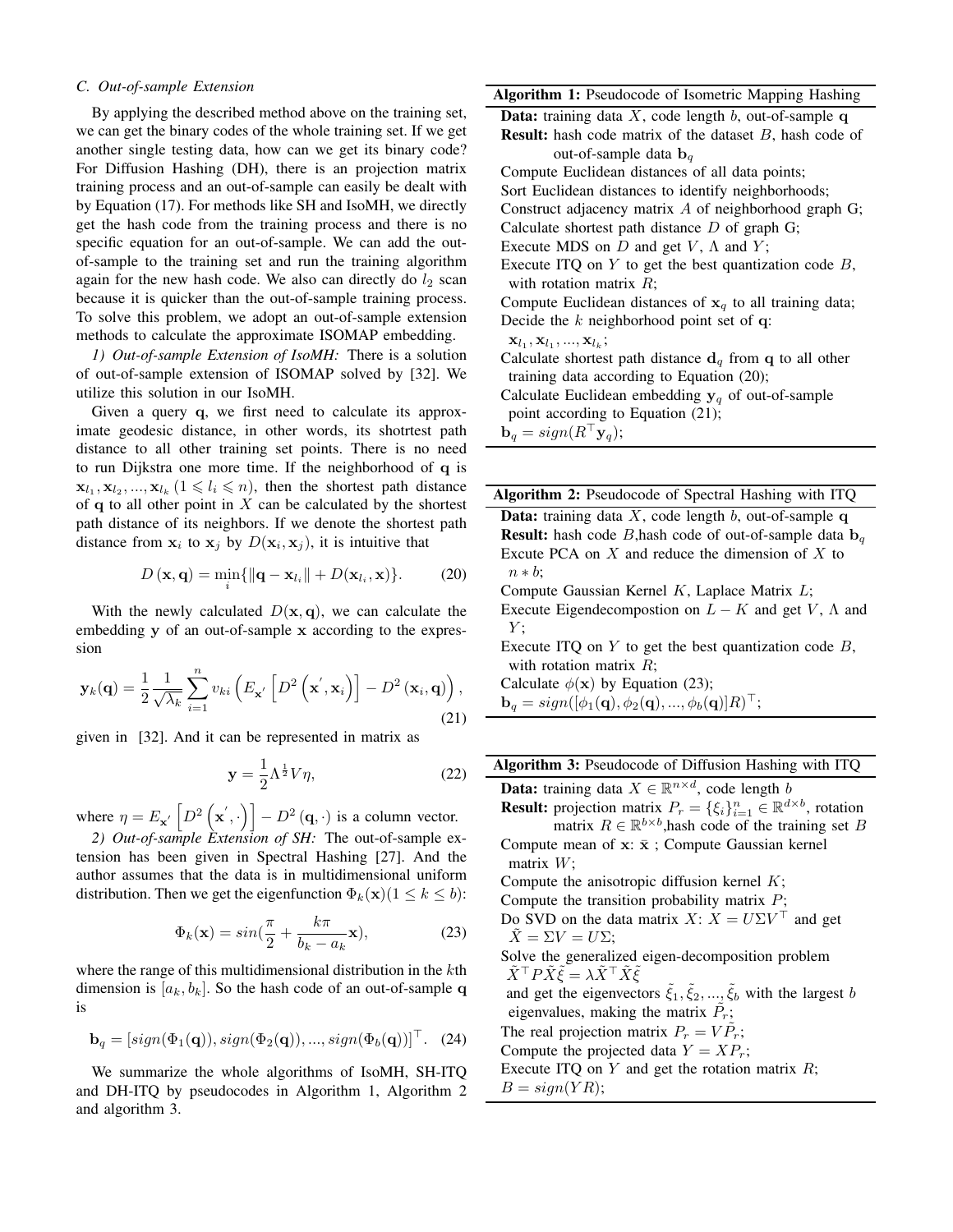## IV. EXPERIMENTS

To test the effectiveness of our method, we conduct experiments on 2 datasets: MNIST [33] and CIFAR-10 [34]. For comparison, we also run several state-of-the-art methods which include Locality-Sensitive Hashing(LSH) [18], Spectral Hashing(SH) [27], Diffusion Hashing(DH) [28], Iterative Quantization(PCA-ITQ) [17], [19]. SH and DH are manifoldbased hashing schemes while LSH and PCA-ITQ are linear hashing scheme. LSH, PCA-ITQ and DH learn a linear projection matrix while IsoMH and SH learn only hash codes and get out-of-sample by other methods. For each method, we test with hash codes of 12, 16, 32, 48 and 64 bits.

In our experiment, we first randomly choose data points from the dataset in an appropriate amount, then separate them into a training set and a testing set. The training set is used to learn parameters in the hash functions and build the hash code table. The testing set is used to calculate hash codes and retrieve in the hash code table. Training set need to be large enough to describe the distribution of the whole dataset. In this paper, we randomly choose 10000 points from each database, allocating 9000 points to the training set and 1000 to the testing set.

We evaluate each method using four criteria which are precision, recall, mean average precision, training and test time. Precision is denoted as *p* and is defined by

$$
p = \frac{Number\ of\ retrieved\ true\ neighbor\ pairs}{Number\ of\ retrieved\ neighbor\ pairs}.\tag{25}
$$

Recall is denoted as *r* and is defined by

$$
r = \frac{Number\ of\ retrieved\ true\ neighbor\ pairs}{Total\ number\ of\ true\ neighbor\ pairs}.\tag{26}
$$

Mean average precision is denoted by *MAP* and is defined by the equation

$$
MAP = \int_0^1 p(r) dr.
$$
 (27)

We use the hamming distances between hash codes as the threshold to judge whether the query in the testing set is in the same class as a specific point in the training set. We choose different values of threshold and make the precision curve, recall curve and P-R curve.

Since we want to test to what extent our method preserves the semantic similarity, we just use the class labels as groundtruth, rather than the general Euclidean distances in most unsupervised hashing schemes.

We ran experiments to test our proposed method on two frequently-used image datasets: MNIST [33] and CIFAR-10 [34].

## *A. MNIST*

The MNIST [33] dataset has 70000 28\*28 small greyscale images of handwritten digits from '0' to '9'. Each small image is represented by a 784-dimensional vector and a single digit label. Each 784-dimensional vector is stretched from a corresponding 28\*28 greyscale image. We used 9000 random



Fig. 1. MAP of MNIST(left) and CIFAR-10(right)

images as the training set, and 1000 random images as the query samples.

The MAP of each method with code lengths from 12 to 64 bits is reported in Fig. 1. We see that the proposed IsoMH performs best in all cases. We can infer from this experiment result that the global manifold learning method is much more comparative in this dataset. For other comparative methods, we see that ITQ can both improve the performance of hash code of SH and DH, but it improves SH much more than DH. With the code length increasing, the MAP of DFM and DFM-ITQ appear an decreasing trend while LSH and PCA-ITQ perform an increasing trend. And in shorter code, DH performs a little better than SH, while in longer codes, SH exceeds DH. However, as linear hashing scheme, PCA-ITQ performs better than SH and DH on this dataset, but is still inferior to IsoMH. And LSH is with the lowest MAP because it has no learning process on the training data.

The MAP figure is consistent with the P-R curves shown in Fig. 2. Fig. 2 also shows the precision and recall curves of hamming ranking. We see that linear methods especially PCA-ITQ achieve higher recall than manifold methods which have lower precision. And our IsoMH achieves higher recall than other methods while keeping competitive precision with SH and DH. Table I shows the training and indexing time of these test methods. Indexing time is the time of indexing all the 1000 points in the testing set. Because our IsoMH concludes shortest path algorithm, the time complexity is very high, and the training and indexing time is higher than others. From the training time of SH and SH-ITQ, or DH and DH-ITQ, we find the ITQ training doesn't take too much time. And the training and indexing time tend to increase as the code length increases.

## *B. CIFAR-10*

CIFAR-10 [34] has 60000 32\*32 subnail RGB images. These images are classified into 10 categories: airplane, automobile, bird, cat, deer, dog, frog, horse, ship, and truck. Each class has 6000 images. To retrieve more conveniently, every image in CIFAR-10 is represented by a 320-dimensional GIST vector and a label from '1' to '10'. We also randomly pick 10000 images from the dataset and separate them into 9000 sample training set and 1000-sample test set.

The MAP on CIFAR-10 dataset is represented in the right part of Fig. 1. We can see that PCA-ITQ has huge advantage over other methods in low bits code while our IsoMH exceeded it in higher bits. We can see that the MAP in CIFAR-10 do not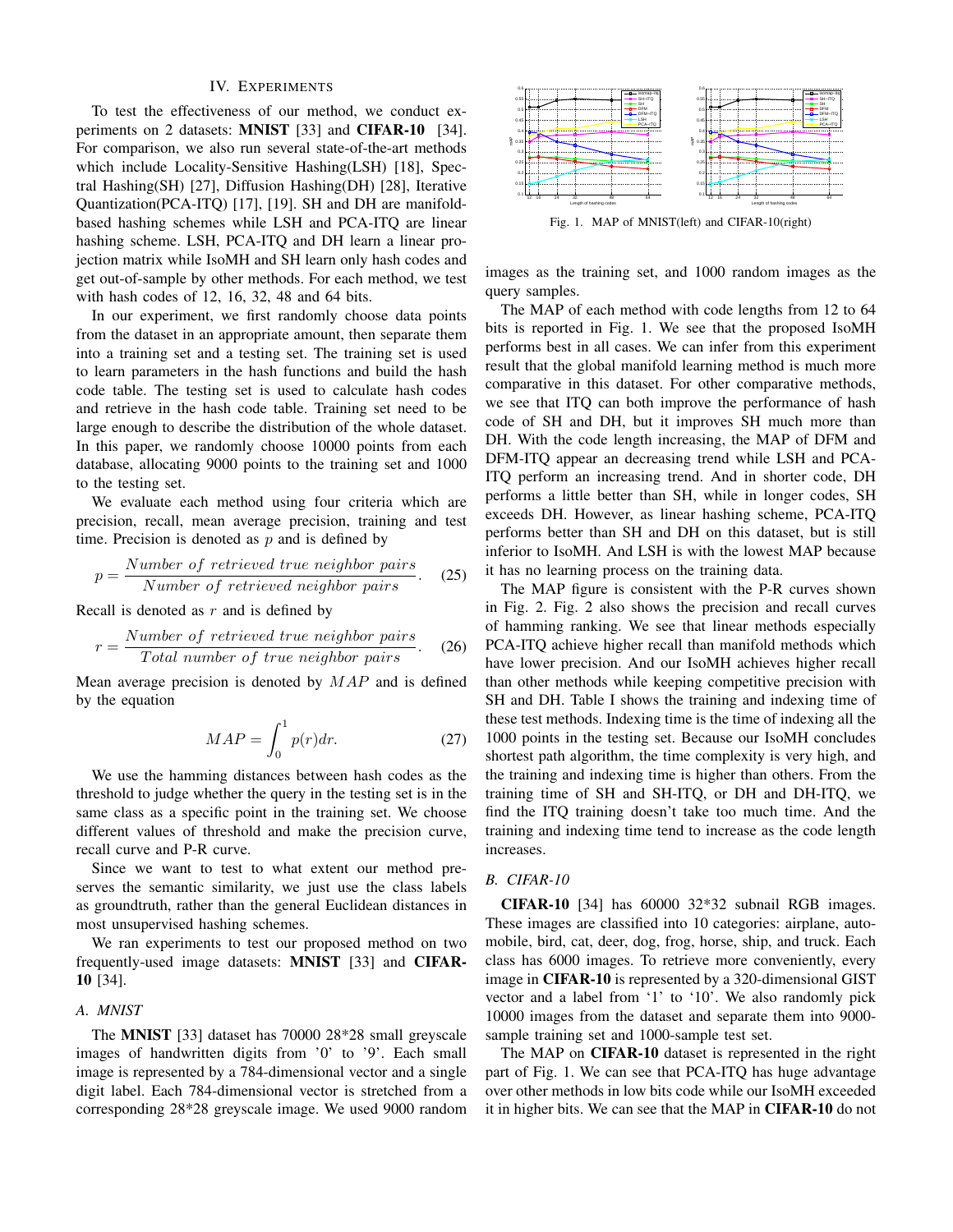

Fig. 2. Precision curves, recall curves and P-R curves on the MNIST dataset of all the methods in the experiment.

| <b>TABLE I</b>                                                                                              |  |
|-------------------------------------------------------------------------------------------------------------|--|
| TIME CONSUMPTION (SECONDS) OF DIFFERENT METHODS ON THE MNIST DATASET. T MEANS TRAINING AND I MEANS INDEXING |  |

| Methods      | 12 bits |      | 16 bits |      | 32 bits |      | 48 bits |       | 64 bits |      |
|--------------|---------|------|---------|------|---------|------|---------|-------|---------|------|
|              | T       |      |         |      |         |      |         |       | т       |      |
| <b>IsoMH</b> | 4197.8  | 22.1 | 4230.3  | 23.8 | 4248.9  | 23.2 | 4348.7  | 24.78 | 4385.7  | 26.5 |
| SH-ITO       | 0.29    | 0.14 | 0.30    | 0.14 | 0.50    | 0.25 | 0.77    | 0.41  | 1.09    | 0.59 |
| SH           | 0.17    | 0.14 | 0.19    | 0.15 | 0.25    | 0.25 | 0.34    | 0.44  | 0.50    | 0.55 |
| DH           | 4.38    | 0.15 | 4.55    | 0.17 | 4.19    | 0.25 | 4.75    | 0.42  | 4.82    | 0.54 |
| DH-ITO       | 4.41    | 0.16 | 4.73    | 0.14 | 4.43    | 0.25 | 4.97    | 0.40  | 5.20    | 0.51 |
| LSH          | 0.01    | 0.15 | 0.01    | 0.15 | 0.02    | 0.26 | 0.01    | 0.43  | 0.02    | 0.50 |
| PCA-ITO      | 0.18    | 0.15 | 0.21    | 0.15 | 0.32    | 0.26 | 0.46    | 0.40  | 0.60    | 0.52 |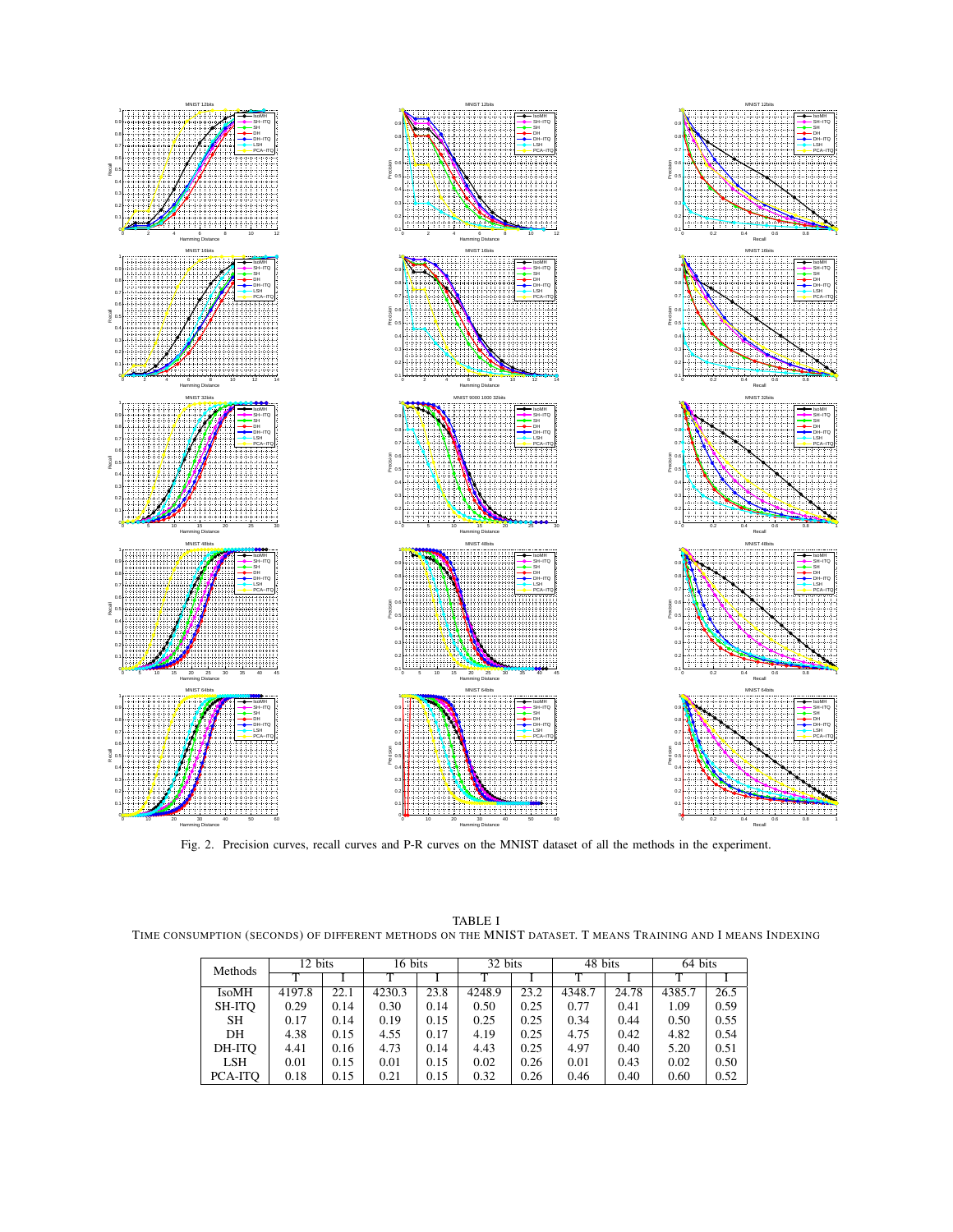

Fig. 3. Precision curves, recall curves and P-R curves on the CIFAR-10 dataset of all the methods in the experiment.

vary too much and is much lower than that MNIST, because the images of written digit are simple greyscale image without too much variation, so the data points of the same class in MNIST do not vary too much. But for images in CIFAR-10, the images are more complicated. The background of two images in the same class may vary a lot. What's more, a deer and a horse, or an automobile and a car may look the same, so it is hard to distinguish them.

The three kinds of curves are represented in Fig. 3. We can see that PCA-ITQ still is the top recall method, and LSH's recall is apparently better than other methods. The recall of SH is better than others manifold based hashing schemes, including SH-ITQ. The precision of DH and DH-ITQ is the highest among all the methods. Except for PCA-ITQ, the P-R curves of other methods are almost the same, and we can distinguish them better in MAP (Fig. 1).

Finally, the time consumption is represented in Table II. CIFAR-10 and MNIST don't vary too much on training time. All our experiments were run on a 64-bit PC with 3.50 GHz Intel i7-4770K CPU and 16.0GB RAM.

## V. CONCLUSION

We have proposed a hashing framework with global nonlinear manifold learning method ISOMAP. By preserving the global geodesic distance into hash code, our IsoMH achieves